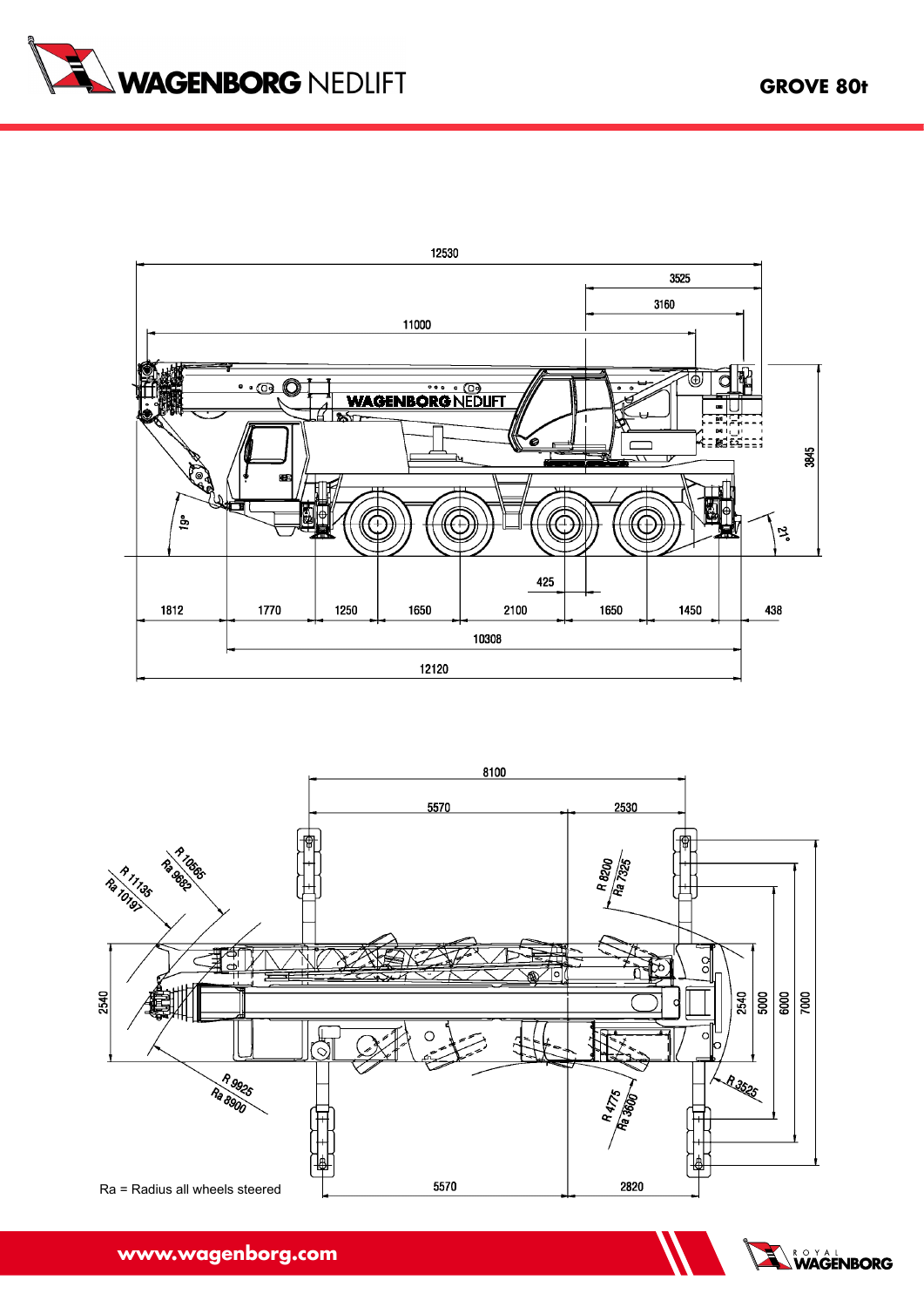



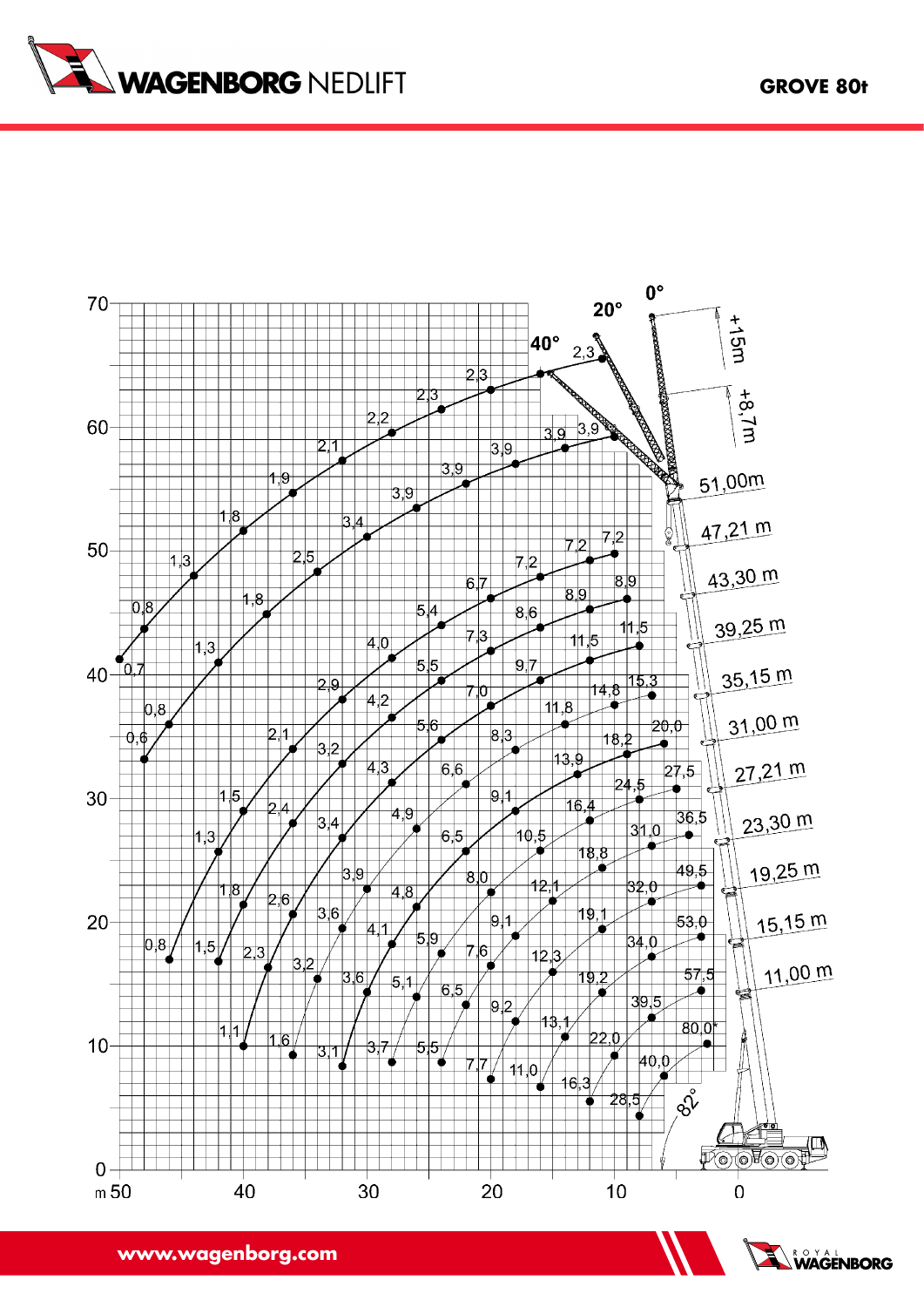

## **Grove 80t**

| -51m<br>1<br>$\overline{a}$ |  |
|-----------------------------|--|







| Д                       | 11      | 15,15 | 19,25 | 23,3 | 27,21 | 31   | 35,15 | 39,25 | 43,3           | 47,21 | 51             | $\blacksquare$           |
|-------------------------|---------|-------|-------|------|-------|------|-------|-------|----------------|-------|----------------|--------------------------|
| 2,5                     | $80,0*$ |       |       |      |       |      |       |       |                |       |                | 2,5                      |
| 3                       | 68      | 57,5  | 53    | 49,5 |       |      |       |       |                |       |                | 3                        |
| $\overline{\mathbf{4}}$ | 53,5    | 50,5  | 47    | 44   | 36,5  |      |       |       |                |       |                | 4                        |
| $\sqrt{5}$              | 46      | 44,5  | 41,5  | 39   | 35    | 27,5 |       |       |                |       |                | 5                        |
| $\,6$                   | 40      | 39,5  | 38    | 35   | 33,5  | 26,5 | 20    |       |                |       |                | 6                        |
| $\overline{7}$          | 34,5    | 34,5  | 34    | 32   | 31    | 25,5 | 19,7  | 15,3  |                |       |                | $\overline{\mathcal{I}}$ |
| 8                       | 28,5    | 30    | 30    | 28,5 | 28    | 24,5 | 19,3  | 15,3  | 11,5           |       |                | 8                        |
| $\boldsymbol{9}$        |         | 25,5  | 25,5  | 25   | 24    | 23   | 18,2  | 15,1  | 11,5           | 8,9   |                | $\boldsymbol{9}$         |
| 10                      |         | 22    | 22    | 22,5 | 21    | 20,5 | 17,1  | 14,8  | 11,5           | 8,9   | 7,2            | 10                       |
| 11                      |         | 18,8  | 19,2  | 19,1 | 18,8  | 18,4 | 16    | 14    | 11,5           | 8,9   | 7,2            | 11                       |
| 12                      |         | 16,3  | 16,7  | 16,6 | 17,2  | 16,4 | 15    | 13,3  | 11,5           | 8,9   | 7,2            | 12                       |
| 13                      |         |       | 14,7  | 14,8 | 15,2  | 14,7 | 13,9  | 12,5  | 11,2           | 8,9   | 7,2            | 13                       |
| 14                      |         |       | 13,1  | 13,7 | 13,5  | 13,1 | 12,6  | 11,8  | 10,8           | 8,9   | 7,2            | 14                       |
| 15                      |         |       | 11,9  | 12,3 | 12,1  | 11,7 | 11,4  | 11    | 10,3           | 8,9   | 7,2            | 15                       |
| 16                      |         |       | 11    | 11,1 | 11    | 10,5 | 10,5  | 10,1  | 9,7            | 8,6   | 7,2            | 16                       |
| 18                      |         |       |       | 9,2  | 9,1   | 8,8  | 9,1   | 8,3   | 8,4            | 8     | 7,2            | 18                       |
| 20                      |         |       |       | 7,7  | 7,6   | 8    | 7,6   | 7,1   | $\overline{7}$ | 7,3   | 6,7            | 20                       |
| 22                      |         |       |       |      | 6, 5  | 6,8  | 6,5   | 6,6   | 6,1            | 6,1   | 6,3            | 22                       |
| 24                      |         |       |       |      | 5,5   | 5,9  | 5,5   | 5,7   | 5,6            | 5,5   | 5,4            | 24                       |
| 26                      |         |       |       |      |       | 5,1  | 4,8   | 4,9   | 5              | 4,9   | 4,6            | 26                       |
| 28                      |         |       |       |      |       | 3,7  | 4,1   | 4,3   | 4,3            | 4,2   | $\overline{4}$ | 28                       |
| 30                      |         |       |       |      |       |      | 3,6   | 3,9   | 3,8            | 3,7   | 3,4            | 30                       |
| 32                      |         |       |       |      |       |      | 3,1   | 3,6   | 3,4            | 3,2   | 2,9            | 32                       |
| 34                      |         |       |       |      |       |      |       | 3,2   | 3              | 2,8   | 2,5            | 34                       |
| 36                      |         |       |       |      |       |      |       | 1,6   | 2,6            | 2,4   | 2,1            | 36                       |
| 38                      |         |       |       |      |       |      |       |       | 2,3            | 2,1   | 1,8            | 38                       |
| 40                      |         |       |       |      |       |      |       |       | 1,1            | 1,8   | 1,5            | 40                       |
| 42                      |         |       |       |      |       |      |       |       |                | 1,5   | 1,3            | 42                       |
| 44                      |         |       |       |      |       |      |       |       |                |       | 1              | 44                       |
| 46                      |         |       |       |      |       |      |       |       |                |       | 0,8            | 46                       |

\* over rear

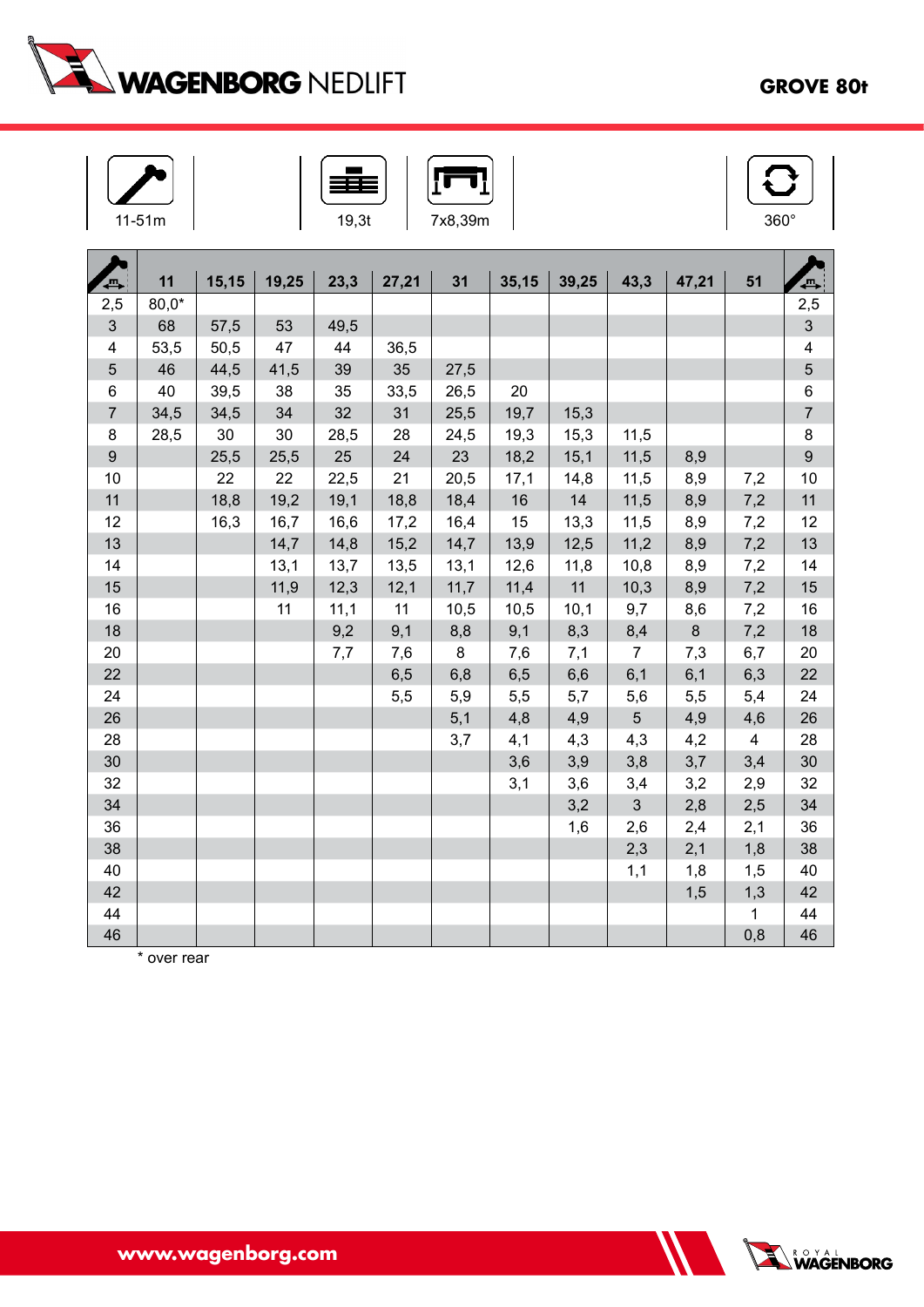

## **Grove 80t**

|                  | 47,2-51m    | 8,7m           |                | 19,3t          | 7x8,39m        |              | $360^\circ$  |                |                |                |    |  |
|------------------|-------------|----------------|----------------|----------------|----------------|--------------|--------------|----------------|----------------|----------------|----|--|
|                  |             |                | 47,2           |                |                |              |              |                |                |                |    |  |
| 9                | $0^{\circ}$ | $0-20^\circ$   | $20-40^\circ$  | $*0-20^\circ$  | $*20-40^\circ$ | $0^{\circ}$  | $0-20^\circ$ | $20-40^\circ$  | $*0-20^\circ$  | $*20-40^\circ$ | €  |  |
| $\boldsymbol{9}$ | 4,6         |                |                |                |                |              |              |                |                |                | 9  |  |
| 10               | 4,6         |                |                |                |                | 3,9          |              |                |                |                | 10 |  |
| 11               | 4,6         |                |                |                |                | 3,9          |              |                |                |                | 11 |  |
| 12               | 4,6         | 4,2            |                | 2,7            |                | 3,9          | 3,7          |                | 2,7            |                | 12 |  |
| 13               | 4,6         | 4,1            |                | 2,6            |                | 3,9          | 3,7          |                | 2,6            |                | 13 |  |
| 14               | 4,6         | $\overline{4}$ | 3,3            | 2,5            | 1,9            | 3,9          | 3,7          |                | 2,6            |                | 14 |  |
| 15               | 4,6         | 4              | 3,3            | 2,4            | 1,9            | 3,9          | 3,7          | 3,2            | 2,5            | 1,9            | 15 |  |
| 16               | 4,6         | 3,9            | 3,2            | 2,4            | 1,9            | 3,9          | 3,7          | 3,2            | 2,4            | 1,9            | 16 |  |
| 18               | 4,6         | 3,8            | 3,2            | 2,3            | 1,8            | 3,9          | 3,6          | 3,1            | 2,3            | 1,9            | 18 |  |
| 20               | 4,6         | 3,6            | 3,1            | 2,2            | 1,8            | 3,9          | 3,5          | 3,1            | 2,2            | 1,8            | 20 |  |
| 22               | 4,5         | 3,5            | 3,1            | 2,1            | 1,7            | 3,9          | 3,4          | 3              | 2,1            | 1,8            | 22 |  |
| 24               | 4,3         | 3,4            | 3              | $\overline{2}$ | 1,7            | 3,9          | 3,4          | $\mathfrak{S}$ | $\overline{2}$ | 1,7            | 24 |  |
| 26               | 4,1         | 3,3            | 3              | 1,9            | 1,7            | 3,9          | 3,3          | 3              | 1,9            | 1,7            | 26 |  |
| 28               | 3,8         | 3,3            | $\mathfrak{S}$ | 1,8            | 1,7            | 3,8          | 3,2          | 2,9            | 1,9            | 1,7            | 28 |  |
| 30               | 3,5         | 3,2            | 3              | 1,8            | 1,6            | 3,4          | 3,1          | 2,9            | 1,8            | 1,6            | 30 |  |
| 32               | 3,2         | 3,1            | 2,9            | 1,7            | 1,6            | 2,9          | 2,9          | 2,9            | 1,8            | 1,6            | 32 |  |
| 34               | 2,8         | 2,8            | 2,9            | 1,7            | 1,6            | 2,5          | 2,5          | 2,7            | 1,7            | 1,6            | 34 |  |
| 36               | 2,4         | 2,4            | 2,6            | 1,6            | 1,6            | 2,2          | 2,2          | 2,3            | 1,7            | 1,6            | 36 |  |
| 38               | 2,1         | 2,1            | 2,2            | 1,6            | 1,6            | 1,8          | 1,8          | $\overline{2}$ | 1,6            | 1,6            | 38 |  |
| 40               | 1,8         | 1,8            | 1,9            | 1,5            | 1,5            | 1,5          | 1,5          | 1,7            | 1,5            | 1,6            | 40 |  |
| 42               | 1,5         | 1,5            |                | 1,5            |                | 1,3          | 1,3          | 1,4            | 1,3            | 1,4            | 42 |  |
| 44               | 1,3         | 1,3            |                | 1,3            |                | $\mathbf{1}$ | $\mathbf{1}$ |                | $\overline{1}$ |                | 44 |  |
| 46               | 1,1         | 1,1            |                | 1,1            |                | 0,8          | 0,8          |                | 0,8            |                | 46 |  |

48 0,9 0,9 0,9 0,6 0,6 0,6 48 50 | 0,7 | | | | | | | | | | | | | | | | | 50

\* Luffing under load